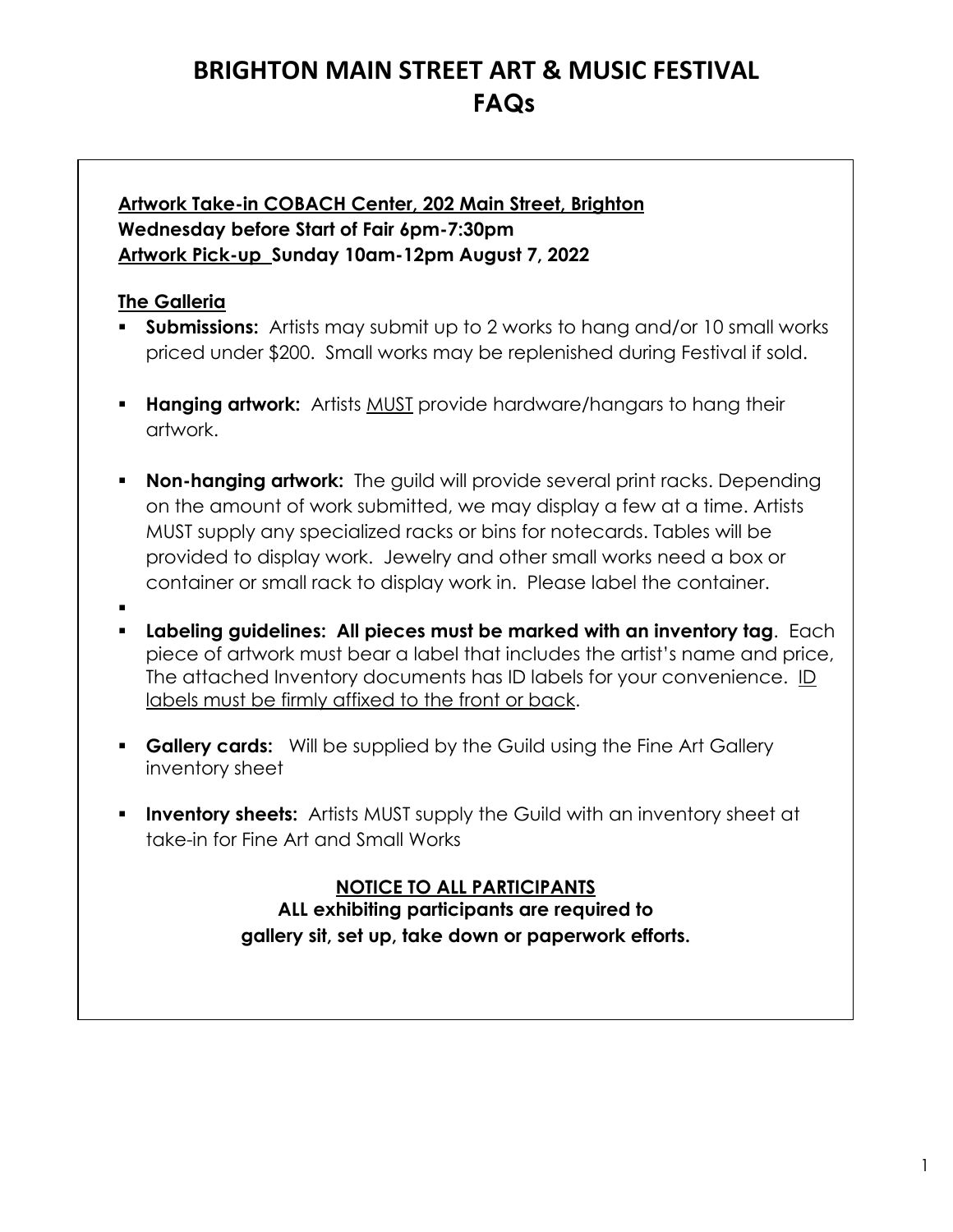| <u><b>Inventory – Fine Art Gallery</b></u>                                                                                                                                                  |                                                       |       |         |                               |               |
|---------------------------------------------------------------------------------------------------------------------------------------------------------------------------------------------|-------------------------------------------------------|-------|---------|-------------------------------|---------------|
|                                                                                                                                                                                             | Artist's Name (printed)                               |       | Take-In |                               | Sold Sign-Out |
| $\mathcal{I}$ .                                                                                                                                                                             |                                                       |       |         |                               |               |
| Title<br>2.                                                                                                                                                                                 | Medium                                                | Price |         |                               |               |
| Title                                                                                                                                                                                       | Medium                                                | Price |         |                               |               |
|                                                                                                                                                                                             |                                                       |       |         |                               |               |
|                                                                                                                                                                                             |                                                       |       |         |                               |               |
|                                                                                                                                                                                             |                                                       |       |         |                               |               |
|                                                                                                                                                                                             |                                                       |       |         |                               |               |
|                                                                                                                                                                                             |                                                       |       |         |                               |               |
|                                                                                                                                                                                             |                                                       |       |         |                               |               |
|                                                                                                                                                                                             |                                                       |       |         |                               |               |
|                                                                                                                                                                                             |                                                       |       |         |                               |               |
|                                                                                                                                                                                             |                                                       |       |         |                               |               |
|                                                                                                                                                                                             |                                                       |       |         |                               |               |
|                                                                                                                                                                                             |                                                       |       |         |                               |               |
| Brighton Art Guild (the Guild) confirms receipt of artwork listed above. A 20% commission<br>will be taken from the price of artwork upon sale; the Guild will collect & remit sales tax to | I have read & agree to the inventory<br>instructions: |       |         | Sign Out:                     |               |
| the State of Michigan. Remaining commissions will be paid via check and mailed to the<br>artist no later than August 30. The artist reserves the copyright and all reproduction rights      | Date                                                  |       |         | Date                          |               |
| to these works. The Guild will not permit any of the artworks to be copied, photographed<br>or reproduced without the artist's permission, except for the Guild's own promotional use.      |                                                       |       |         | <b>Artist Initials</b>        |               |
| Purchased artwork will be removed from The Gallery Store upon sale. The Guild and its<br>agents, acting on behalf of the Guild, are not responsible for loss or damage to any artwork       | Artist<br>Signature                                   |       |         | Guild Rep.<br><b>Initials</b> |               |
| while it is in the Guild's possession.                                                                                                                                                      |                                                       |       |         |                               |               |
|                                                                                                                                                                                             |                                                       |       |         |                               |               |

 *Complete ID labels (below) and attach to the back of corresponding artwork on list above.*

| $\cdot$ 1.                  | 2.                           |
|-----------------------------|------------------------------|
| <b>Title</b>                | <b>Title</b>                 |
| <b>Artist</b>               | <b>Artist</b>                |
| Medium<br><b>Price</b><br>e | Medium<br><b>Price</b><br>S. |